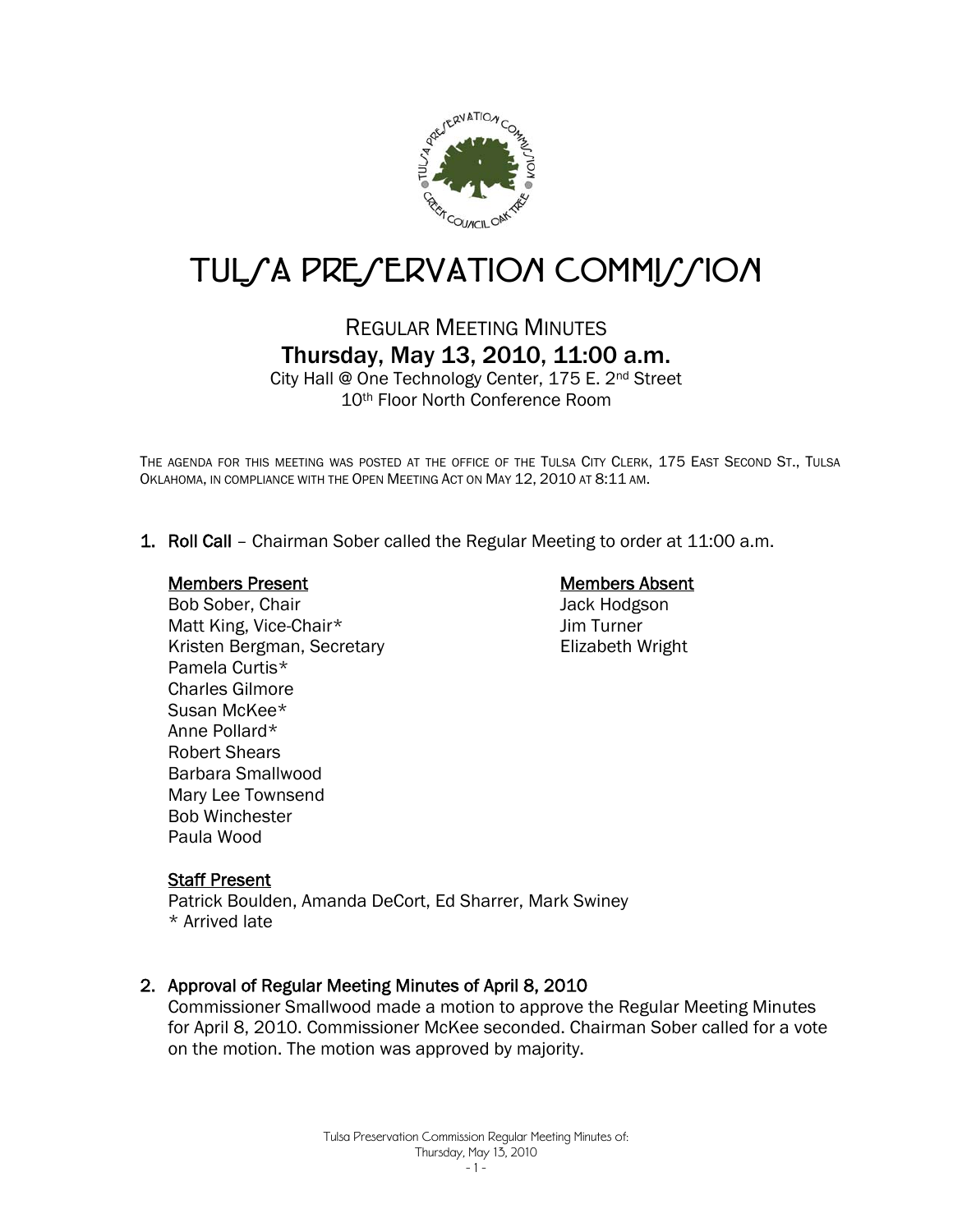### In Favor

#### Opposed None

## Abstaining

1. Townsend

Not Present 1. Curtis

2. Pollard

- 1. Bergman 2. Gilmore
- 3. King
- 4. McKee
- 5. Shears
- 6. Smallwood
- 7. Sober
- 8. Winchester
- 9. Wood

# 3. Committee Reports

# A. Historic Preservation Committee

# i. Announcement of Conflict of Interest

No one responded to having a conflict of interest with any of the proposals on the agenda.

# ii. Applications for Certificate of Appropriateness

1. 1320 E. 18<sup>th</sup> Street (Swan Lake) Applicant: Stephen Fenno Request: Replace deteriorated existing front door with new Craftsmanstyle front door.

Application Date: May 11, 2010 APPROVED

Mr. Sharrer presented Mr. Fenno's Certificate of Appropriateness application to the Commission and read the applicable guidelines for this district.

Mr. Fenno was not present.

Commissioner King gave the COA Subcommittee report on the application. The COA Subcommittee considered Mr. Fenno's application to be complete and recommended approval. Commissioner King made a motion to approve the application with no conditions. Commissioner Pollard seconded the motion. Chairman Sober asked for a vote on the motion.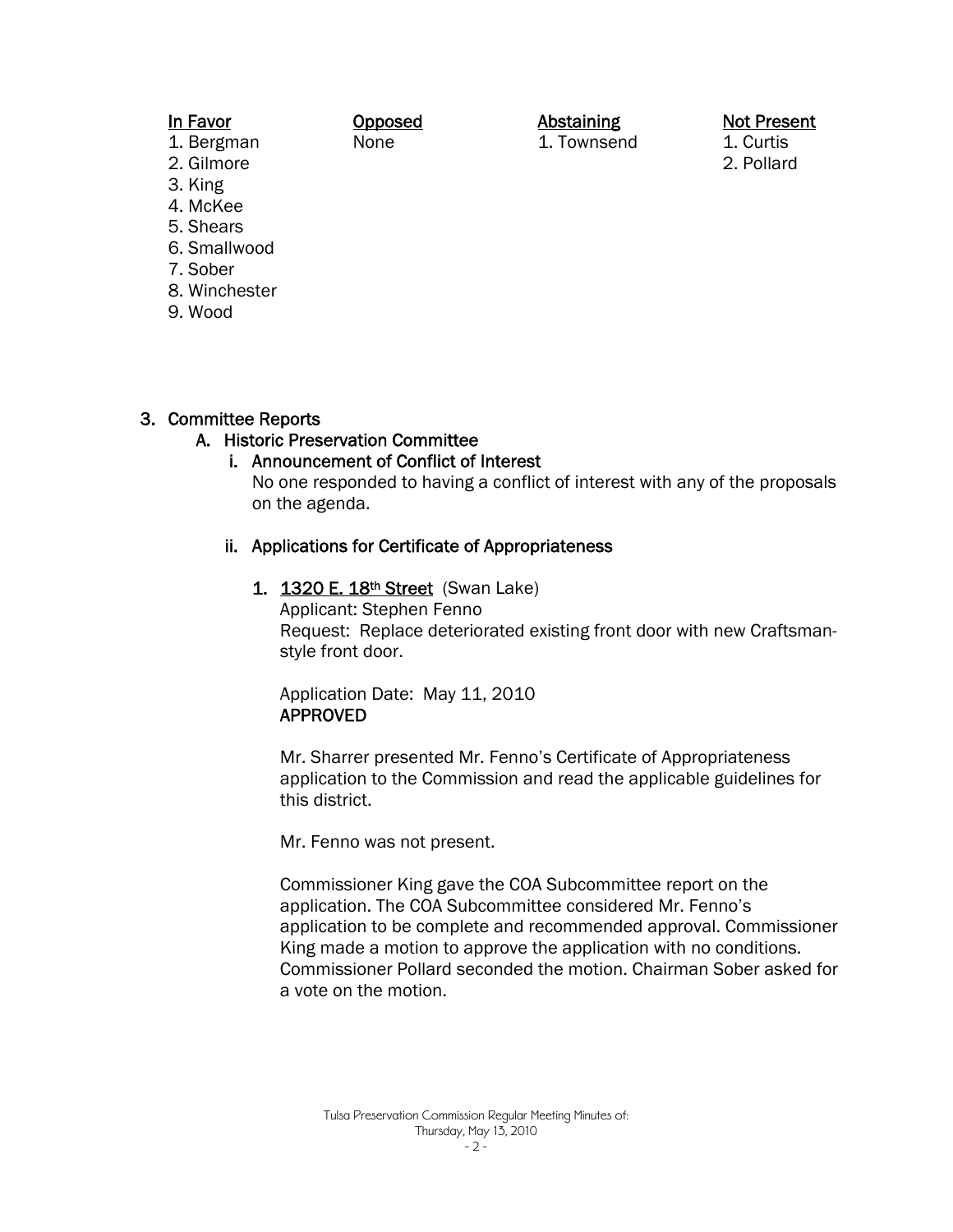|                | Vote: 1320 E. 18 <sup>th</sup> Street   Stephen Fenno |                   |                    |
|----------------|-------------------------------------------------------|-------------------|--------------------|
| In Favor       | <u>Opposed</u>                                        | <b>Abstaining</b> | <b>Not Present</b> |
| 1. Bergman     | None                                                  | None              | None               |
| 2. Curtis      |                                                       |                   |                    |
| 3. Gilmore     |                                                       |                   |                    |
| 4. King        |                                                       |                   |                    |
| 5. McKee       |                                                       |                   |                    |
| 6. Pollard     |                                                       |                   |                    |
| 7. Shears      |                                                       |                   |                    |
| 8. Smallwood   |                                                       |                   |                    |
| 9. Sober       |                                                       |                   |                    |
| 10. Townsend   |                                                       |                   |                    |
| 11. Winchester |                                                       |                   |                    |
| 12. Wood       |                                                       |                   |                    |
|                |                                                       |                   |                    |

The motion was **Approved Unanimously** by members present and voting. Swan Lake Guidelines cited: A1.0.1, A1.2.1, A1.2.3

#### 2. 1702 S. Rockford Avenue (Swan Lake)

Applicants: Sylvia & Tom Brown

Request: Enclose alcove and remove one existing aluminum window and three storm windows on south elevation of house. Install 4" Hardieboard smooth lap siding to match existing. Install two 3-over-1 jailhouse, double hung, clad wood windows (30"w by 36"t) and four jailhouse, clad wood transom windows (30"w by 12"t) according to plans submitted.

Application Date: May 11, 2010 APPROVED

Mr. Sharrer presented the Browns' Certificate of Appropriateness application to the Commission and read the applicable guidelines for this district.

Ms. Brown was present. She answered the Commissioners' questions regarding the proposed work.

Commissioner King gave the COA Subcommittee report on the application. The Subcommittee requested an additional drawing showing the trim detail around the proposed windows, which was provided. The COA Subcommittee considered the Browns' application to be complete and recommended approval. Commissioner King made a motion to approve the application with no conditions. Commissioner Curtis seconded the motion. Chairman Sober asked for a vote on the motion.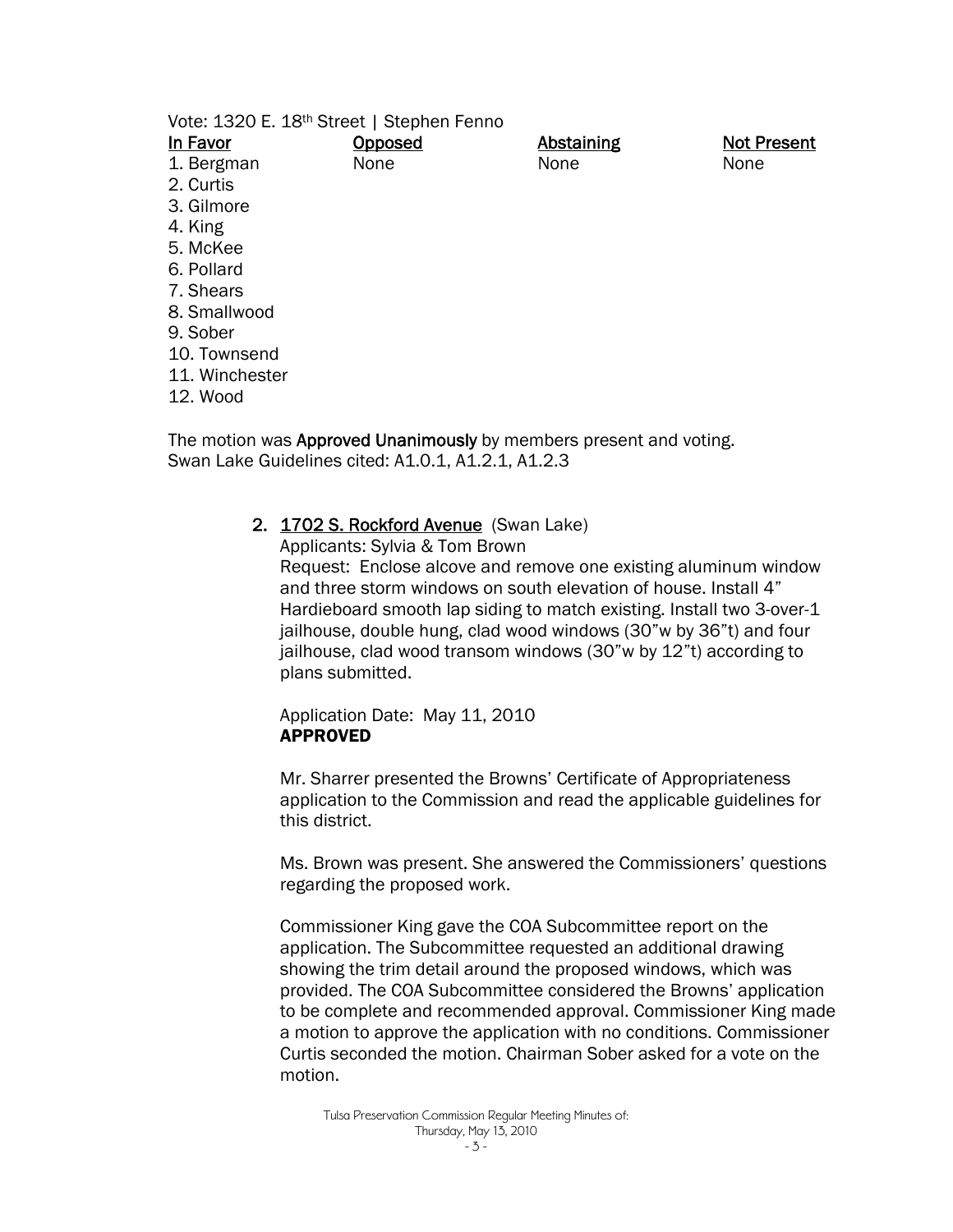Vote: 1702 S Rockford Avenue | Sylvia & Tom Brown In Favor 1. Bergman 2. Curtis 3. Gilmore 4. King 5. McKee 6. Pollard 7. Shears 8. Smallwood 9. Sober 10. Townsend 11. Winchester **Opposed** None Abstaining None Not Present None

12. Wood

The motion was **Approved Unanimously** by members present and voting. Swan Lake Guidelines cited: B1.0.1, B1.0.2, B1.0.3, B1.2.1, B1.2.2

#### B. Rules and Regulations Committee

No report.

#### C. Outreach Committee

Commissioner Bergman announced that the next Outreach Committee meeting would be held Thursday, May 20th at 11:30am at Eloté. The Committee will continue discussions on a trolley tour for local realtors, plans for this year's Open House, and updating the Outreach Communication Plan.

#### D. Implementation Committee

No report.

## E. Enforcement Committee

No report.

## 4. Chair Report

## A. Recap of PLANiTULSA Change/Stability Mapping and Utica Corridor issue

Chairman Sober reported that the Commission's request to include all residential properties within National Register-listed districts in the PLANiTULSA Areas of Stability was successful. The Tulsa Metropolitan Area Planning Commission (TMAPC) discussed and approved the request at its most recent meeting regarding the PLANiTULSA Comprehensive Plan update. The TMAPC is compiling all adjustments and corrections to the plan, which will be distributed in mid-May. A public hearing on the updated draft of the plan will take place in June.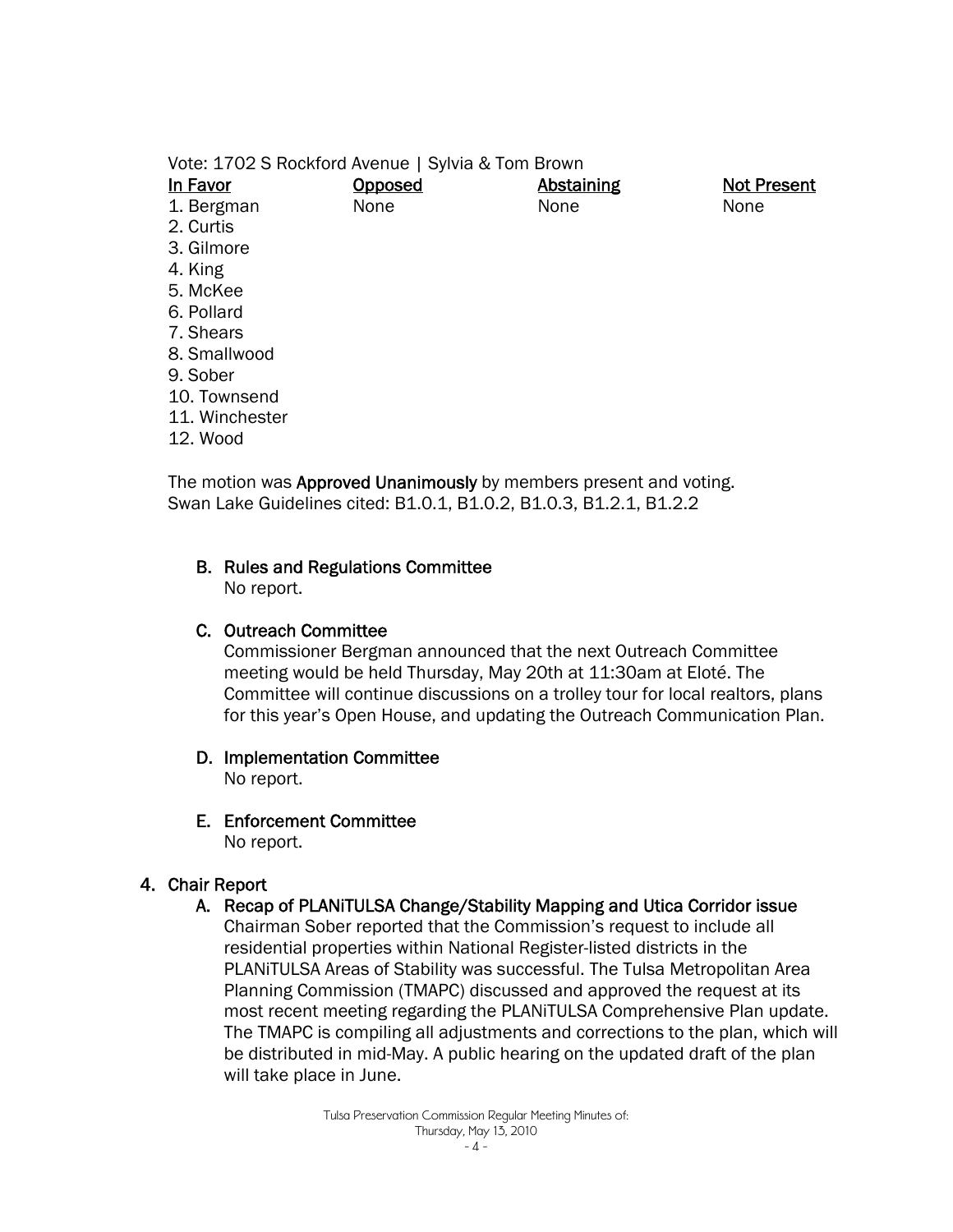In addition, Chairman Sober reported that he and Vice-Chair King would meet with Staff later in the day to review the process of how a neighborhood requests and receives Historic Preservation Overlay Zoning. The last neighborhood to go through the process did so 11 years ago, so a refresher on how the process works is in order. The Historic Preservation Committee, chaired by Commissioner King, would coordinate the Commission's review of the neighborhood's request.

Chairman Sober also mentioned that the Commission could take a proactive role in PLANiTULSA by requesting a small area plan for the Riverview neighborhood. The neighborhood is a mix of Areas of Stability and Growth, with four National Register-listed districts within the neighborhood association area. Chairman Sober believes TPC Staff, Ms. DeCort and Mr. Sharrer, would be ideal lead planners on a Riverview Small Area Plan and plans to make that recommendation to City officials.

#### 5. Staff Report

#### A. Placing Conditions on COA Applications

Mr. Boulden circulated a memorandum explaining the conditions under which the Commission could attach conditions to a COA application. He summarized the memo by saying that the COA applicant proposes the work according to the ordinance. If the applicant agrees to modify their proposal, then the modification may be recorded as a condition. If the applicant does not want to modify their proposal, the Commission should deny the application if the proposed work is considered inappropriate (rather than forcing through the modification by approving the application with conditions).

Mr. Boulden also introduced Mark Swiney to the Commission. Mr. Swiney has served in the City Attorney's Office for 25 years and will be working with the Commission from time-to-time in the future should Mr. Boulden be unavailable.

In addition, Ms. DeCort reported that the program may be getting an intern for the Fall semester. She will meet next week with the interested student.

#### 6. Absence Report

- A. No unexcused absences to report.
- B. Discussion of Number of Excused Absences / Twice-Monthly Meetings

The Commission discussed the impact of holding twice-monthly meetings pertaining to the number of excused absences allowed per calendar year. The Rules & Regulations allow members up to four absences from regular and special meetings per calendar year. After discussion, the Commission decided not to change the Rules & Regulations at this time to see how the twicemonthly schedule works.